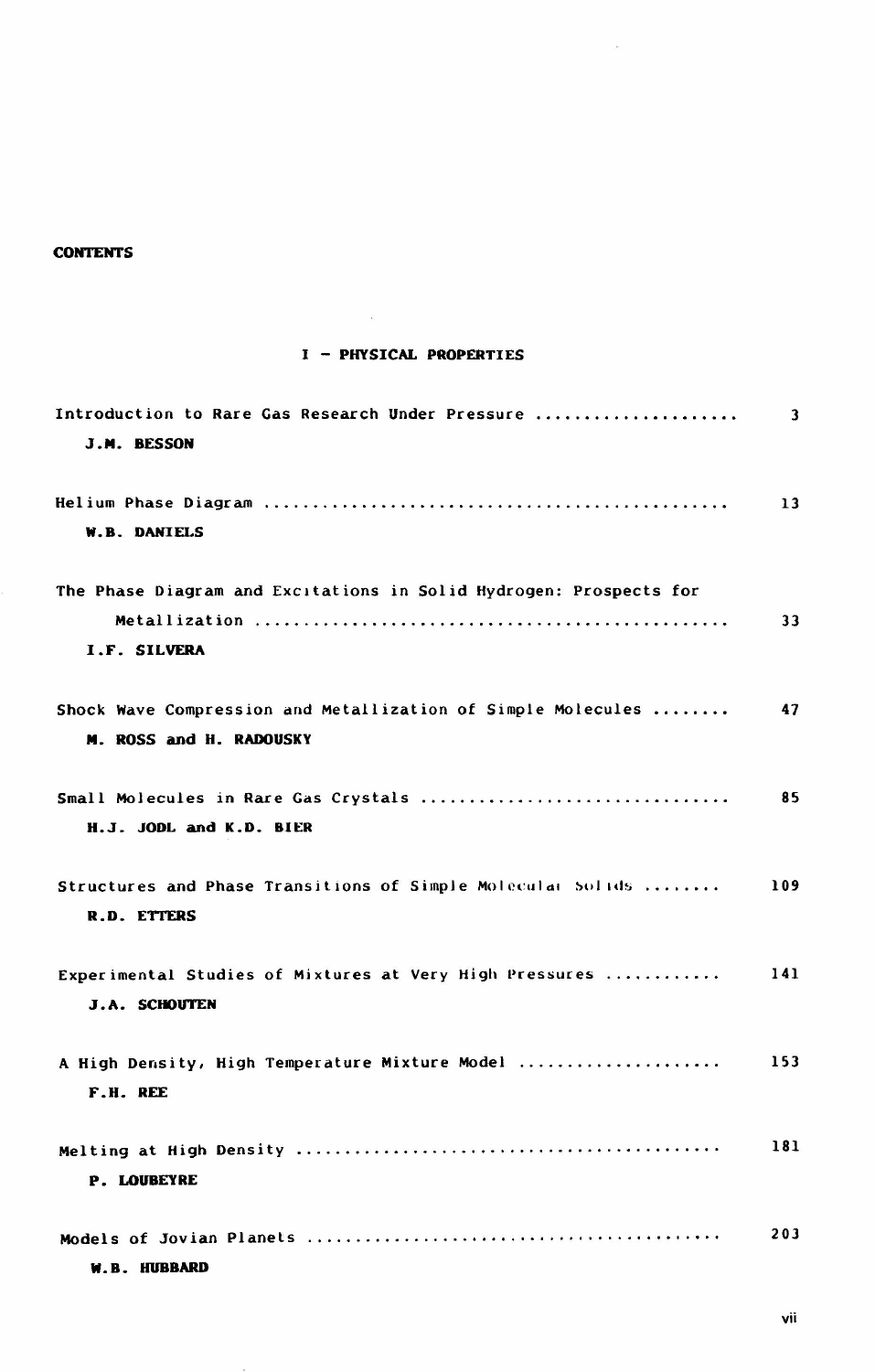| Static Compression of Simple Molecular System in the Megabar Range.<br>H.K. MAO                              | 221 |
|--------------------------------------------------------------------------------------------------------------|-----|
| Brillouin Scattering at High Pressures<br>M. GRIMSDITCH and A. POLIAN                                        | 237 |
| X-Ray Diffraction on Simple Molecular Crystals Under Pressure<br>W.B. HOLZAPFEL                              | 257 |
| IR-Spectrometry of Simple Molecular Crystals Under High Pressure<br><b>P.G. JOHANNSEN</b>                    | 277 |
| Raman Spectroscopy on Simple Molecular Systems at Very High Density<br>D. SCHIFERL, R. LE SAR and D.S. MOORE | 303 |
| III - INTERACTIONS                                                                                           |     |
| Empirical Potential Functions for Rare Gases: (i) Pair Potentials<br><b>J.A. BARKER</b>                      | 331 |
| Empirical Potential Functions for Rare Gases: (ii) Many-body<br>J.A. BARKER                                  | 341 |
| Ab Initio Pair and Three Body Potentials<br>M. BULSKI                                                        | 353 |
| The Electronic Structure of Condensed Molecular Systems<br>R. LE SAR                                         | 389 |
| IV - THEORETICAL METHODS                                                                                     |     |
| Introduction to Computer Simulation<br><b>D. FRENKEL</b>                                                     | 411 |

Molecular Dynamics for Systems Under High Pressure .................. 441 M.L. KLEIN and P. DEMONTIS